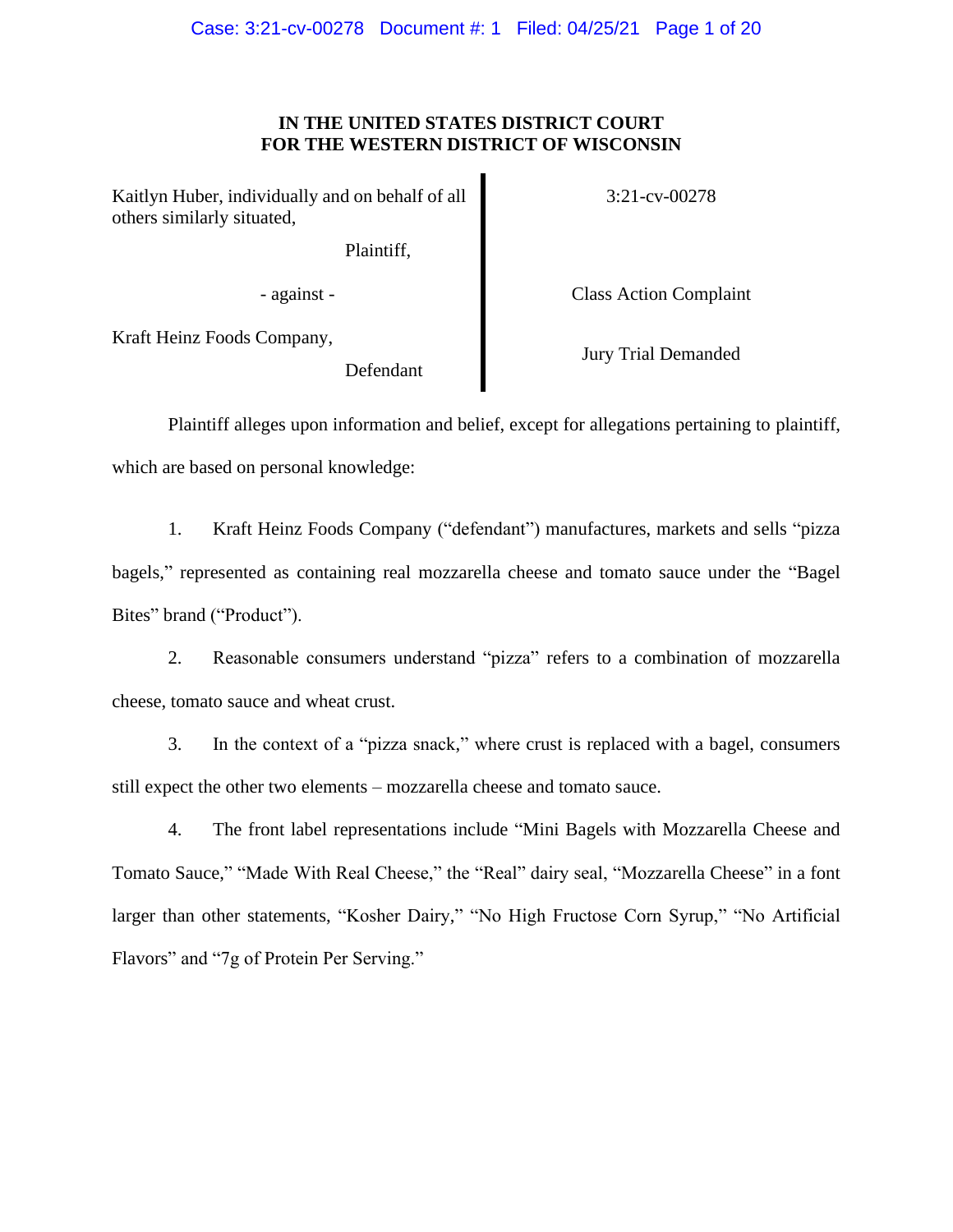# Case: 3:21-cv-00278 Document #: 1 Filed: 04/25/21 Page 2 of 20



5. Consumers are deceived by the representations because the Product does not contain "real" mozzarella cheese and tomato sauce, as these foods are understood and expected by consumers.

# I. Importance of Dairy Industry to Wisconsin

6. Known as "America's Dairyland," dairy is a central part of Wisconsin's economy and culture.

7. Dairy is more integral to Wisconsin than potatoes are to Idaho and oranges to Florida.

8. Ninety-six percent of Wisconsin dairy farms are family owned, which means there is a constant connection to dairy which would not exist if this industry were dominated by multinational agribusinesses.

- 9. The dairy industry contributes over \$43 billion per year to the Wisconsin economy.
- 10. This amount exceeds half of all agriculture activity.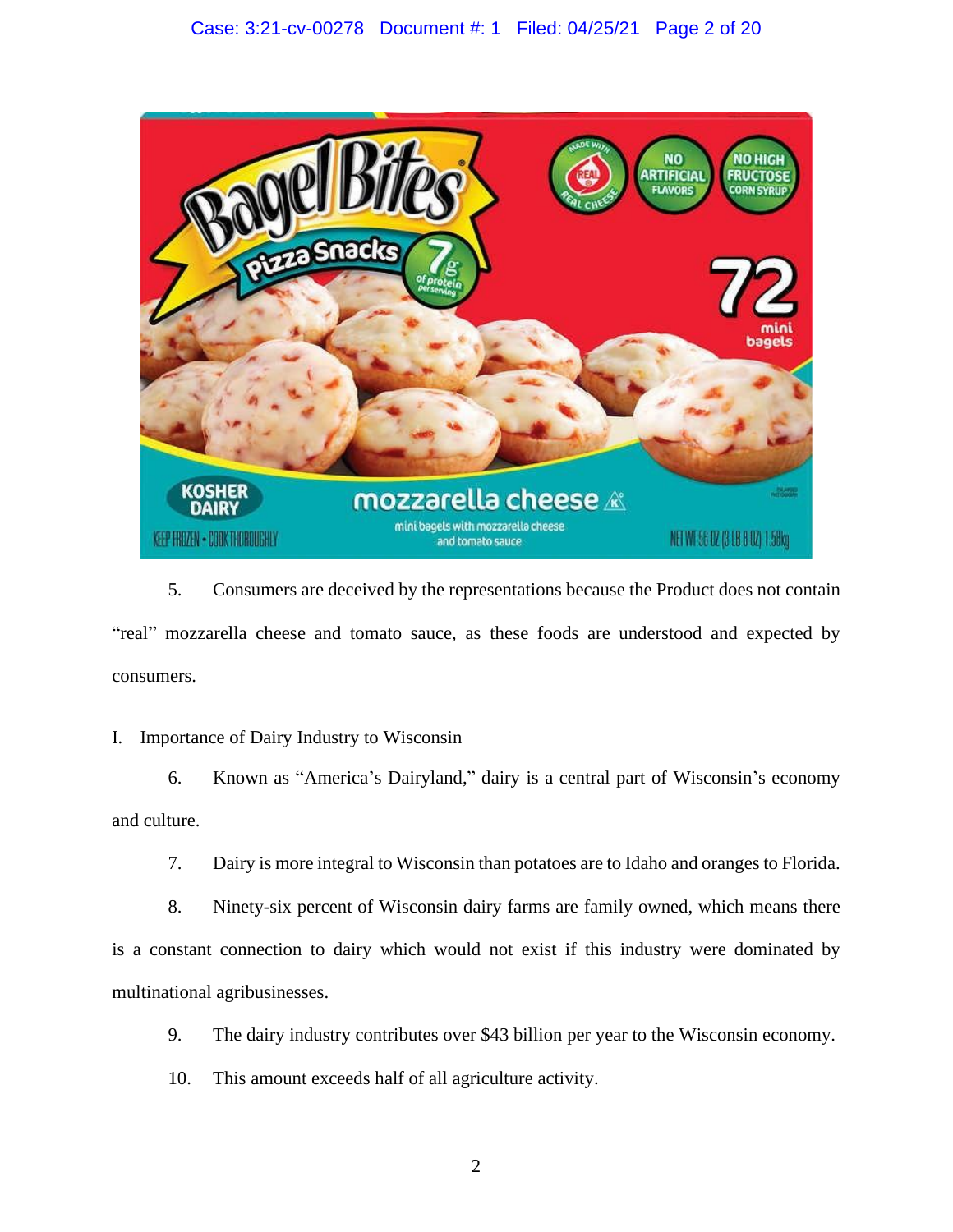11. Over ninety percent of milk produced in Wisconsin is used for cheese production.

12. Wisconsin produces over a quarter of all cheese in the United States each year – over 3 billion pounds.

13. Mozzarella cheese represents one-third of all cheese produced in Wisconsin – over one billion pounds in 2017. 1

14. Not only does Wisconsin produce the most cheese, it also produces the highest quality cheeses.

15. In a competition held by the American Cheese Society in 2016, Wisconsin cheeses received 86 of the 241 awards – over thirty-five percent.

II. Defendant's Product does not Contain Mozzarella Cheese Consumers

16. The representations are misleading because despite the front label's emphasis on mozzarella cheese and "REAL" dairy, the Product does not contain mozzarella cheese.

17. Mozzarella cheese is made chiefly from dairy ingredients with a small amount of permitted optional ingredients. 21 C.F.R. § 133.155(a).

18. The optional ingredients include additional milk or cream, clotting enzymes, vinegar, coloring and salt. 21 C.F.R. § 133.155(b)(1)-(3).

19. The reason the optional ingredients are restricted is to prevent addition of lower quality ingredients in place of high-quality dairy ingredients.

20. The absence of "REAL" "mozzarella cheese" is evident from the fine print ingredient list, which specifies that instead of mozzarella cheese, consumers receive a "Cheese Blend" that contains "part-skim mozzarella cheese" and "modified food starch."

<sup>&</sup>lt;sup>1</sup> Wisconsin Milk Marketing Board, Wisconsin Dairy Producers, 2017 Dairy Data A Review of the Wiscon Dairy Industry.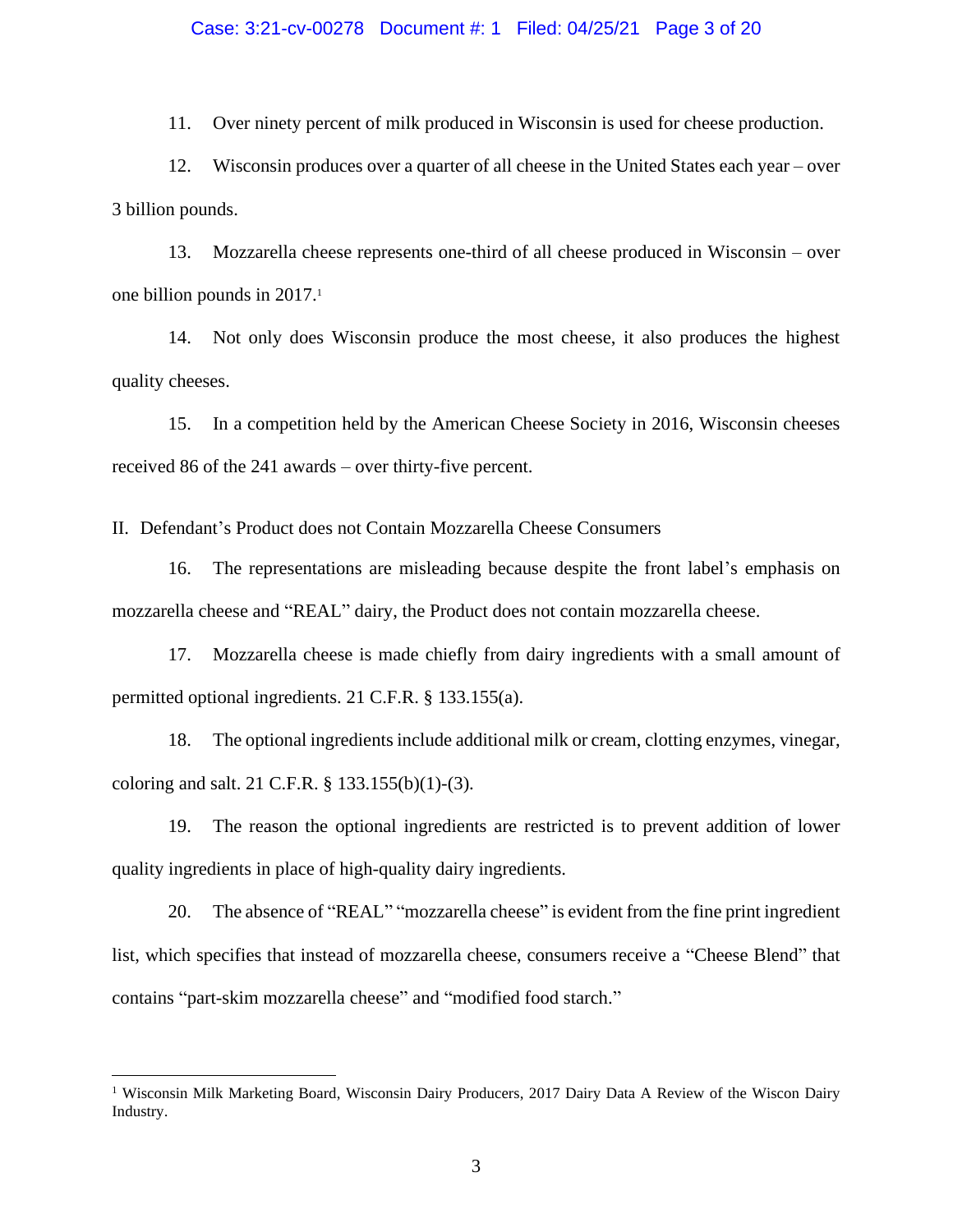**BAGEL HALVES (ENRICHED)** RACT NATURAL FLAVOR

**INGREDIENTS: BAGEL HALVES** (ENRICHED FLOUR [WHEAT FLOUR, ENZYME, ASCORBIC ACID, NIACIN, REDUCED IRON, THIAMINE MONONITRATE, RIBOFLAVIN, FOLIC ACID], WATER, SALT, INVERT CANE SYRUP, YEAST, SOYBEAN OIL), CHEESE BLEND (PART-SKIM MOZZARELLA CHEESE [PART-SKIM MILK, CHEESE CULTURES, SALT, ENZYMES], MODIFIED FOOD STARCH, SKIM MILK), SAUCE (WATER, TOMATO PASTE, INVERT CANE SYRUP, MODIFIED CORN STARCH, SALT, METHYLCELLULOSE, CITRIC ACID, POTASSIUM CHLORIDE, AMMONIUM CHLORIDE, SPICE, YEAST EXTRACT, NATURAL FLAVOR, CALCIUM LACTATE), WATER, INVERT CANE SYRUP.

21. "Cheese Blend" is a deceptive name for this ingredient, because no "blend" of cheese, especially "REAL" mozzarella cheese, contains added starch.

22. While defendant may claim that this ingredient *contains* part-skim mozzarella cheese and that food starch is merely added, this disregards that food starch is not a part of any mozzarella cheese or any real cheese.

23. It is misleading to add filler ingredients to "cheese" and still call the product cheese.

24. Reasonable consumers do not expect a cheese blend with modified food starch where the front label promises "Mozzarella Cheese" and "REAL" cheese.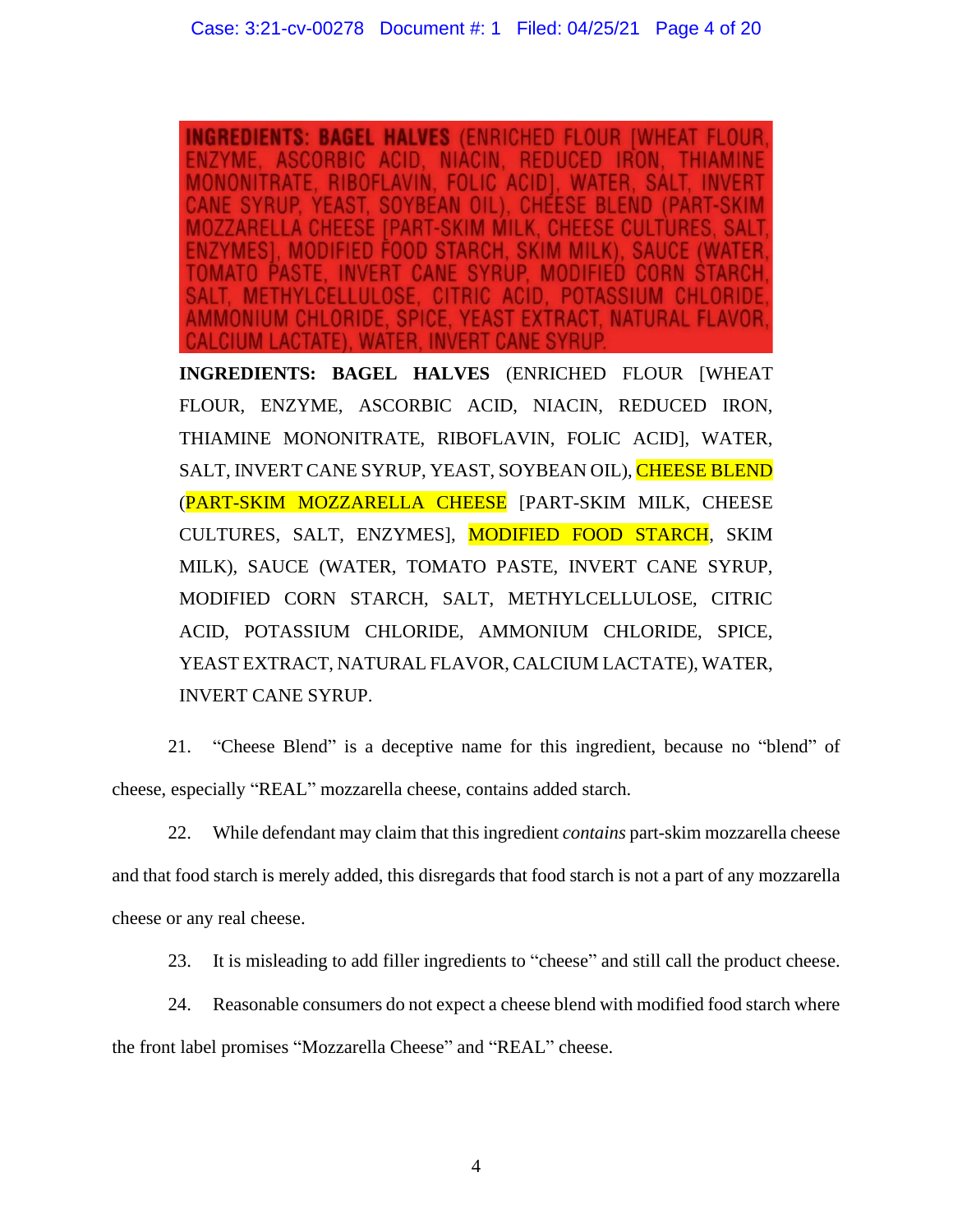## Case: 3:21-cv-00278 Document #: 1 Filed: 04/25/21 Page 5 of 20

25. Wisconsin consumers want real mozzarella cheese in pizza because they value (1) its soft, moist texture, (2) its milky, yet tangy taste and (3) its high protein and relatively low calories and sodium compared to other cheeses.

III. "Real" Dairy Seal is Misleading

26. Consumers value independent, third-party seals as a shorthand way to establish whether a product has been vetted by an accredited, independent entity.

27. Obtaining approval from an independent third-party allows companies to obtain a marketplace advantage, in order to sell more products and charge higher prices.

28. Recognizing the value of independent certification, the Federal Trade Commission ("FTC") has warned companies against making misleading representations regarding independent certification. *See* 16 C.F.R. § 260.1.

29. As stated in the FTC guidelines against deceptive marketing regarding "Certifications and Seals of Approval":

It is deceptive to misrepresent, directly or by implication, that a product, package, or service has been endorsed or certified by an independent third party.

16 C.F.R. § 260.6(a) (emphasis added).

30. Defendant's front label (left) makes prominent use of the "REAL" dairy seal (right), owned by the National Milk Producers Federation ("NMPF"), which authorizes its use to third parties.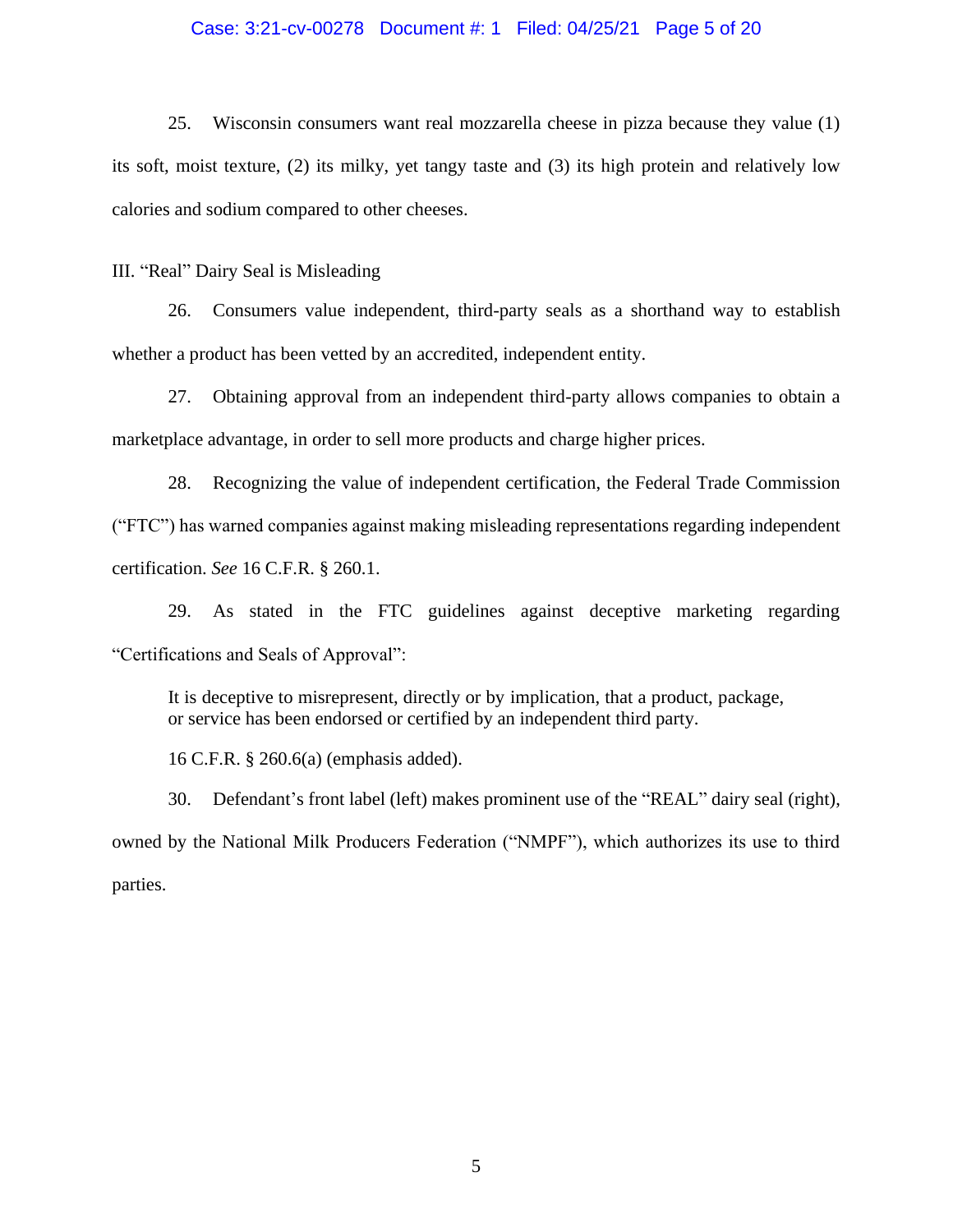# Case: 3:21-cv-00278 Document #: 1 Filed: 04/25/21 Page 6 of 20



31. The REAL Seal was introduced in 1976 by the dairy industry "to combat the use of imitation cheeses on pizzas." 2

32. According to the website, realseal.com, "When you see the REAL® logo on a product in a store or on a menu in a restaurant, you can trust it's the real thing, and not a pale imitation."

33. Defendant knows consumers want real mozzarella cheese which is why it emphasizes "Mozzarella Cheese," protein content, the "REAL" seal and "MADE WITH REAL CHEESE."

34. The website for the REAL Seal details its "Vetting Process:"<sup>3</sup>

<sup>&</sup>lt;sup>2</sup> NMPF, The Real Seal Story.

<sup>&</sup>lt;sup>3</sup> NMPF, Who Can Use the Real Seal?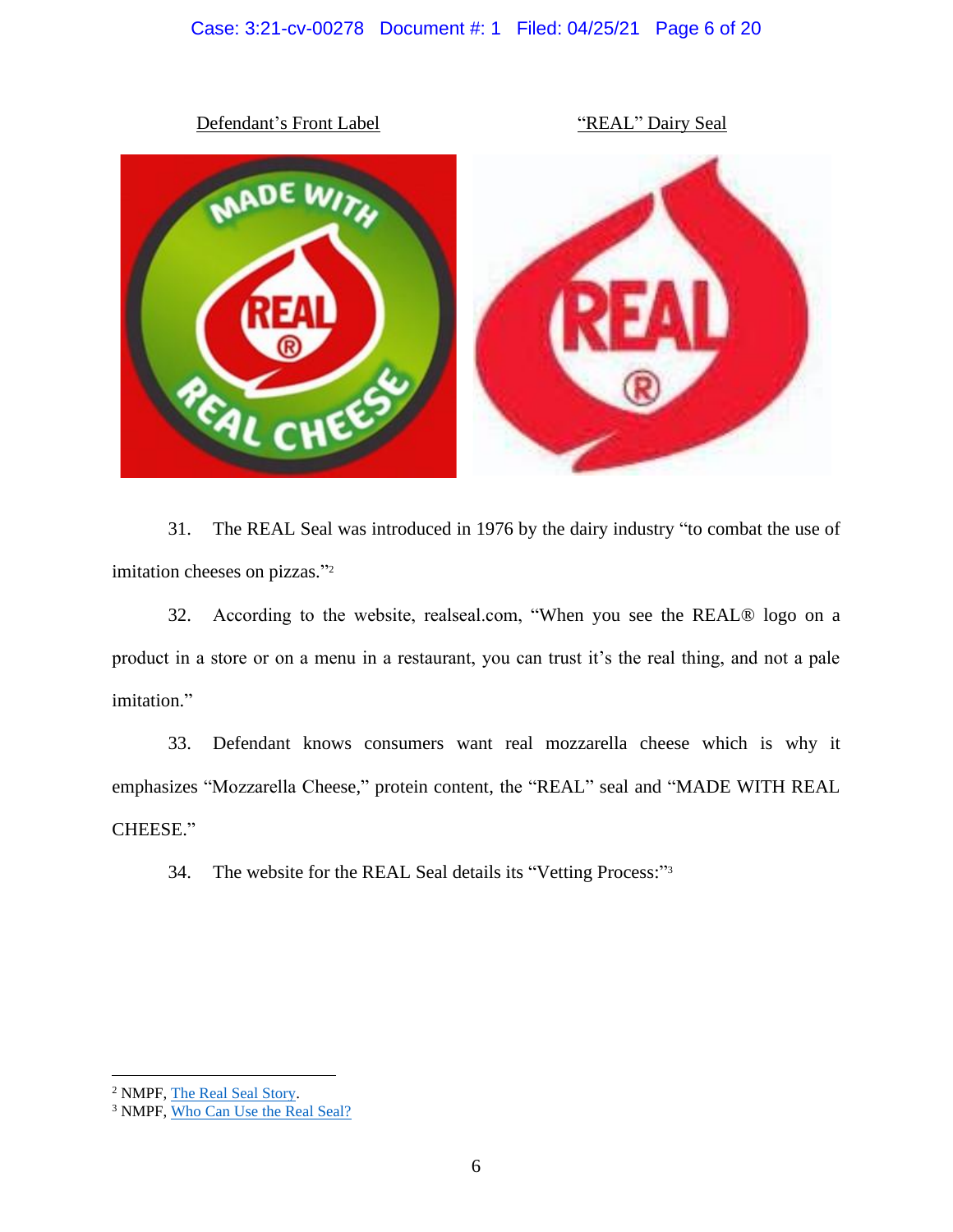## Case: 3:21-cv-00278 Document #: 1 Filed: 04/25/21 Page 7 of 20

So how do we ensure that products fulfill the strict requirements detailed above? We require every brand to submit copies of packaging and a detailed ingredient label for each product they wish to certify. This allows us to properly vet the products to ensure they meet the REAL® Seal standards.



35. The traditional "REAL" seal does not contain any qualifying text, and is what defendant uses on its front label.

36. According to the NMPF, the original "REAL" Seal can be used where a food contains dairy ingredients that meet federal standards of identity.

37. Where a food or dairy ingredient does not meet a standard of identity, it can use a modified version of the REAL seal, subject to evaluation by the NMPF.

38. The four modified seals contain the word "REAL" accompanied by the qualifying statements: "Made With Milk," "American Made Butter," "American Made Cheese" and "Made With Dairy."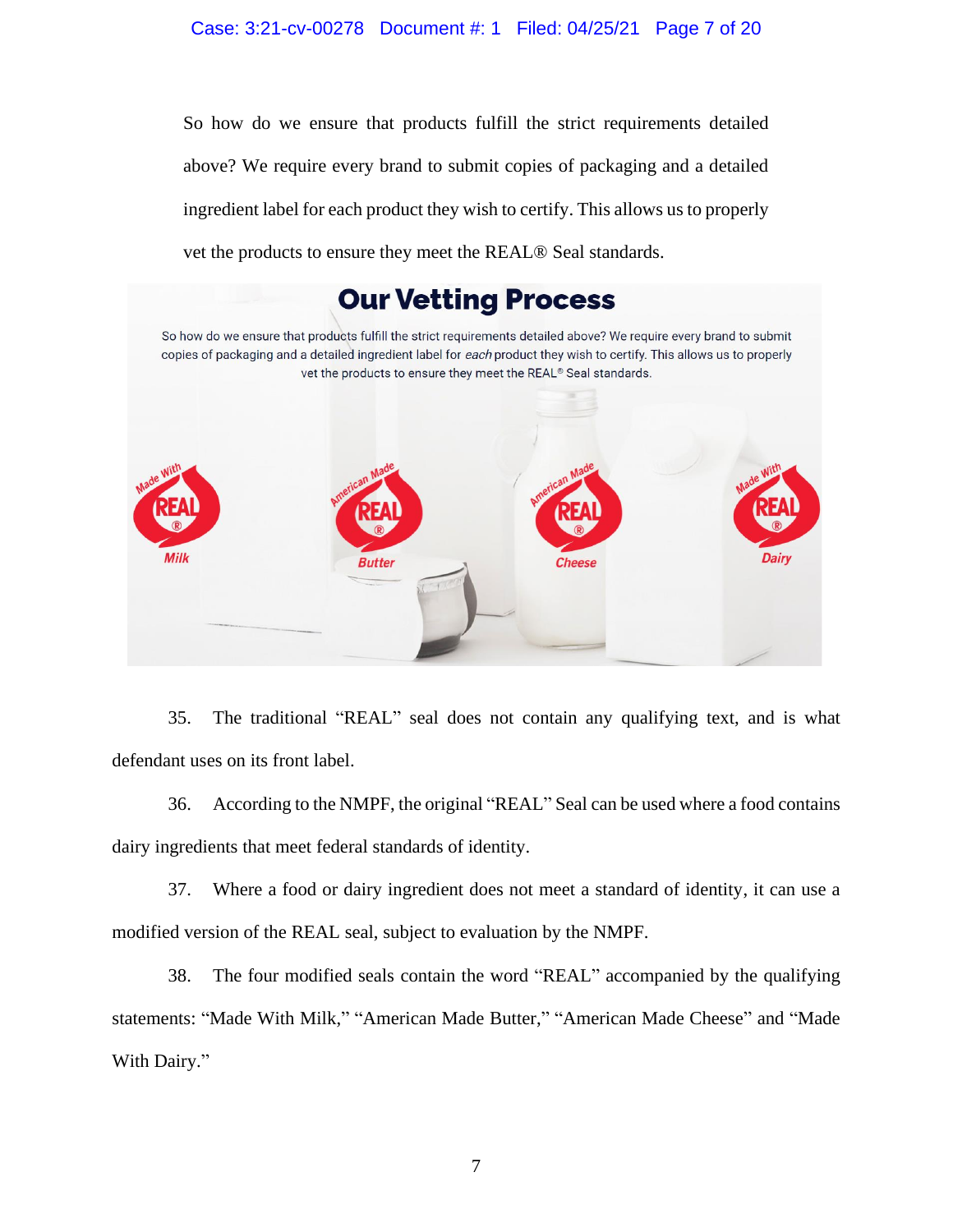# Case: 3:21-cv-00278 Document #: 1 Filed: 04/25/21 Page 8 of 20



39. Defendant's Product does not qualify for the traditional "REAL" seal because the "cheese blend" contains modified food starch, an extender and filler. 4

40. Though NMPF guidelines might have allowed defendant to use one of the four modified REAL seals, defendant misappropriated the original "REAL" seal and added the statement, "MADE WITH REAL CHEESE."



41. The use of the standard "REAL" seal with the statement "MADE WITH REAL CHEESE" is unauthorized by the NMPF because the Product does not contain "real cheese."

42. No reasonable Wisconsin consumer expects "real mozzarella cheese" to have modified food starch.

43. Defendant knew the Product did not meet the "rigorous and exacting certification process" of the NMPF to use the traditional "REAL" seal.

<sup>4</sup> NMPF, Who Can Use The REAL® Seal?.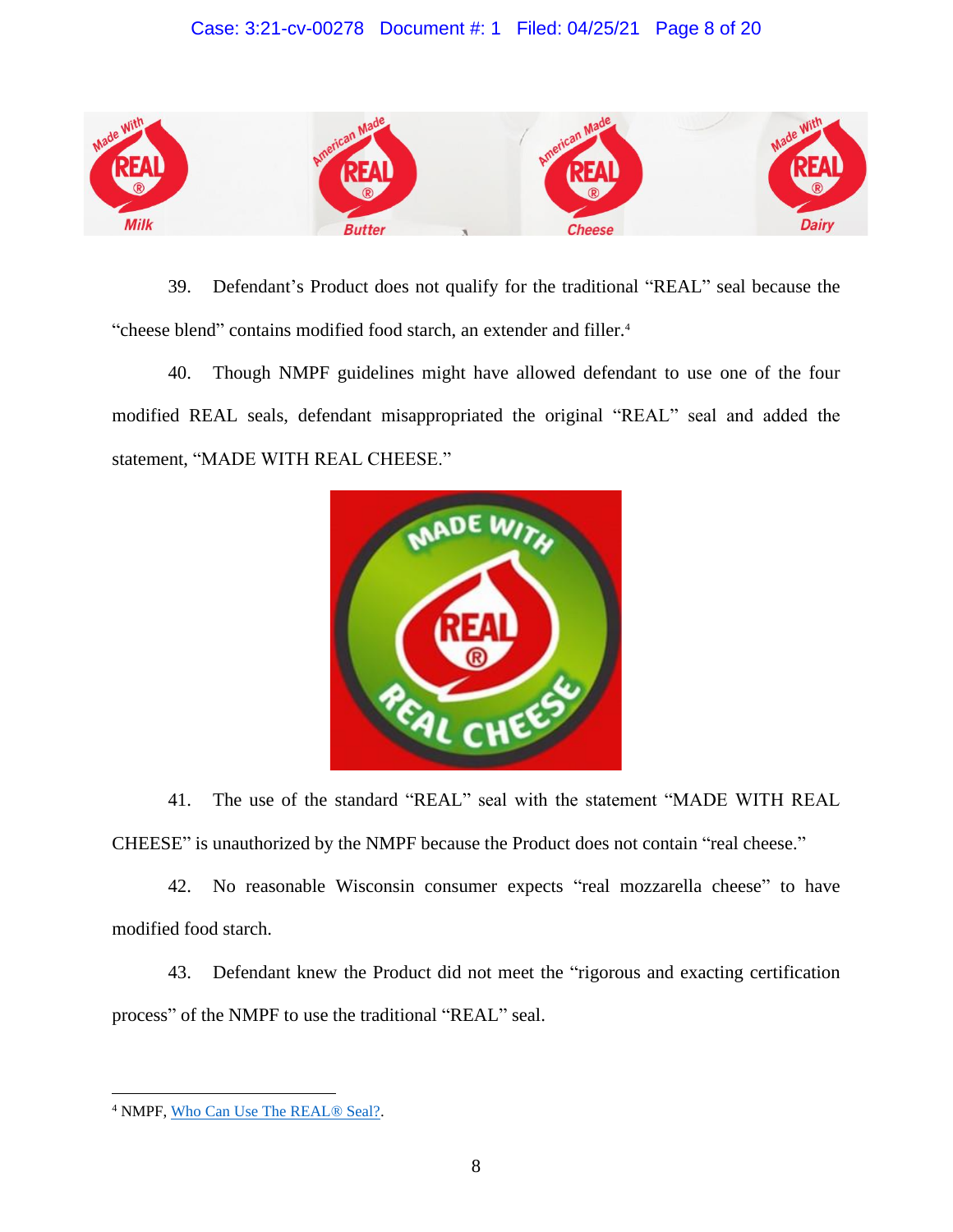## Case: 3:21-cv-00278 Document #: 1 Filed: 04/25/21 Page 9 of 20

44. Though the Product may have been authorized to use a modified "REAL" seal, defendant chose to misuse the "REAL" seal, adding its own misleading statement – "MADE WITH REAL CHEESE."

45. The use of the "REAL" seal and accompanying statements misleads consumers as to the quality of the Product.

IV. Defendant's "Cheese Blend" is Less Nutritious than Mozzarella Cheese

46. The addition of modified food starch causes the "cheese blend" to have less nutritional value than if only mozzarella cheese – made only with dairy ingredients – was used.

47. Consumers are misled because the front label fails to disclose – as required by law – that the purported mozzarella cheese is technically considered an imitation because "it [the cheese blend] is a substitute for and resembles another food [mozzarella cheese] but is nutritionally inferior to that food." 21 C.F.R. § 101.3(e)(1).

48. The addition of food starch and corresponding reduction of milk results in the purported cheese blend having at least two percent less of the daily recommended value ("DRV") of protein. 21 C.F.R. § 101.3(e)(4)(ii) ("Nutritional inferiority").

49. Consumers are misled because the front label fails to identify the "mozzarella cheese" as an "imitation."

50. The ingredient list fails to disclose that the Product does not contain mozzarella cheese.

51. First, the ingredient list uses the misleading term – "cheese blend" – to describe a lower quality, or imitation mozzarella cheese.

52. Second, consumers reading the ingredient list will not know the exact nutritional values of food starch compared to real milk.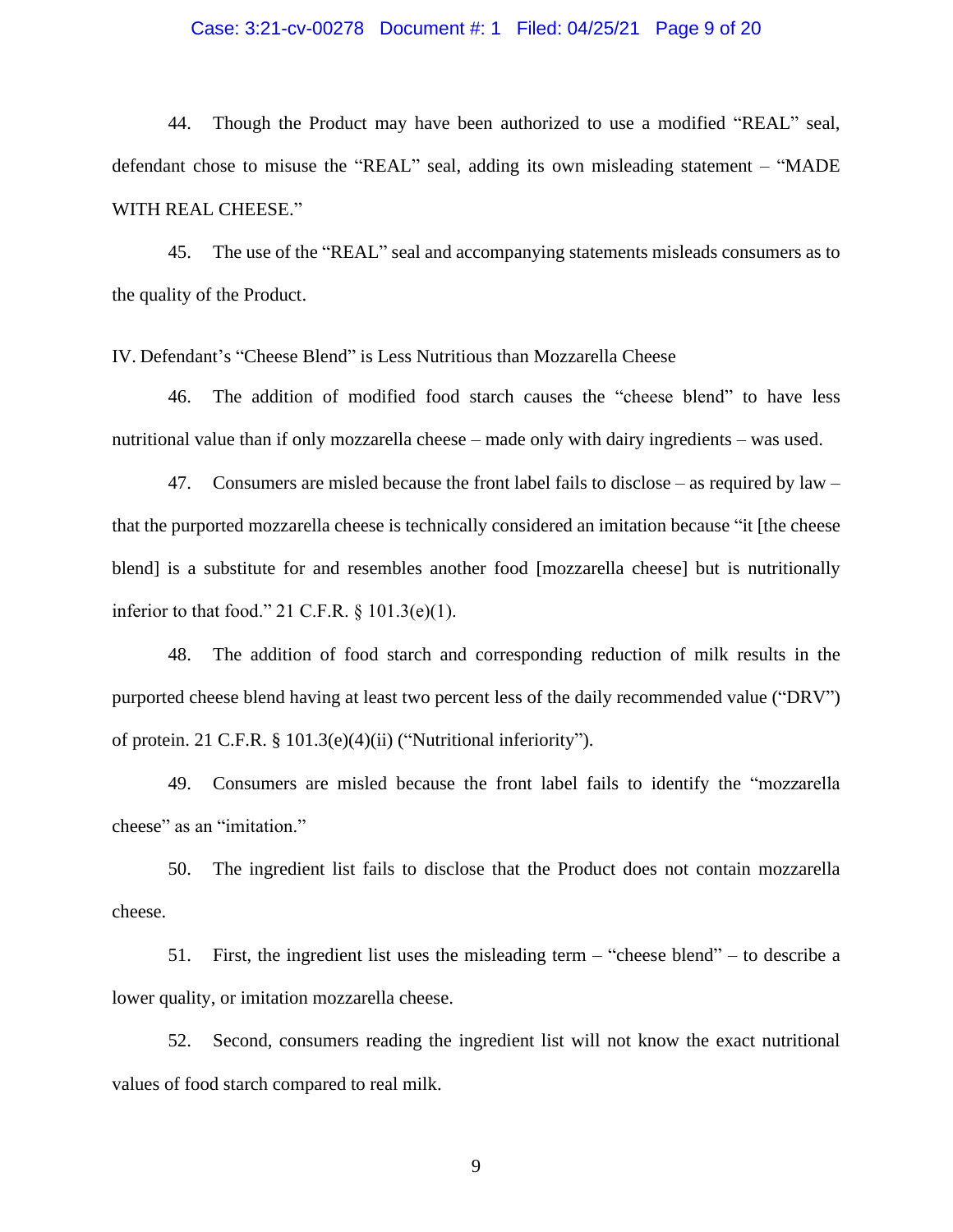53. Only after purchasing and consuming the Product will consumers also realize the

Product does not taste like mozzarella cheese, due to the flat "cardboard-like" taste and rubbery mouthfeel.

V. The Product does not Contain Tomato Sauce

54. Consumers expect a product claiming to contain "Tomato Sauce" will contain tomatoes in a puree or paste form, and seasonings.

55. However, the front label representation of "Tomato Sauce" is false, deceptive and

misleading because this ingredient contains non-tomato extenders and thickeners.

INGREDIENTS: BAGEL HALVES (ENRICHED FLOUR IWHEAT AVIN. **SALT** ACID **MODIFIED CORN POTASSIUM CHL** IONIUM CHLORIDE, SPICE, YEAST EXTRACT, NATURAL FLAVOR

**INGREDIENTS: BAGEL HALVES** (ENRICHED FLOUR [WHEAT FLOUR, ENZYME, ASCORBIC ACID, NIACIN, REDUCED IRON, THIAMINE MONONITRATE, RIBOFLAVIN, FOLIC ACID], WATER, SALT, INVERT CANE SYRUP, YEAST, SOYBEAN OIL), CHEESE BLEND (PART-SKIM MOZZARELLA CHEESE [PART-SKIM MILK, CHEESE CULTURES, SALT, ENZYMES], MODIFIED FOOD STARCH, SKIM MILK), SAUCE (WATER, TOMATO PASTE, INVERT CANE SYRUP, MODIFIED CORN STARCH, SALT, **METHYLCELLULOSE**, CITRIC ACID, POTASSIUM CHLORIDE, AMMONIUM CHLORIDE, SPICE, YEAST EXTRACT, NATURAL FLAVOR, CALCIUM LACTATE), WATER, INVERT CANE SYRUP.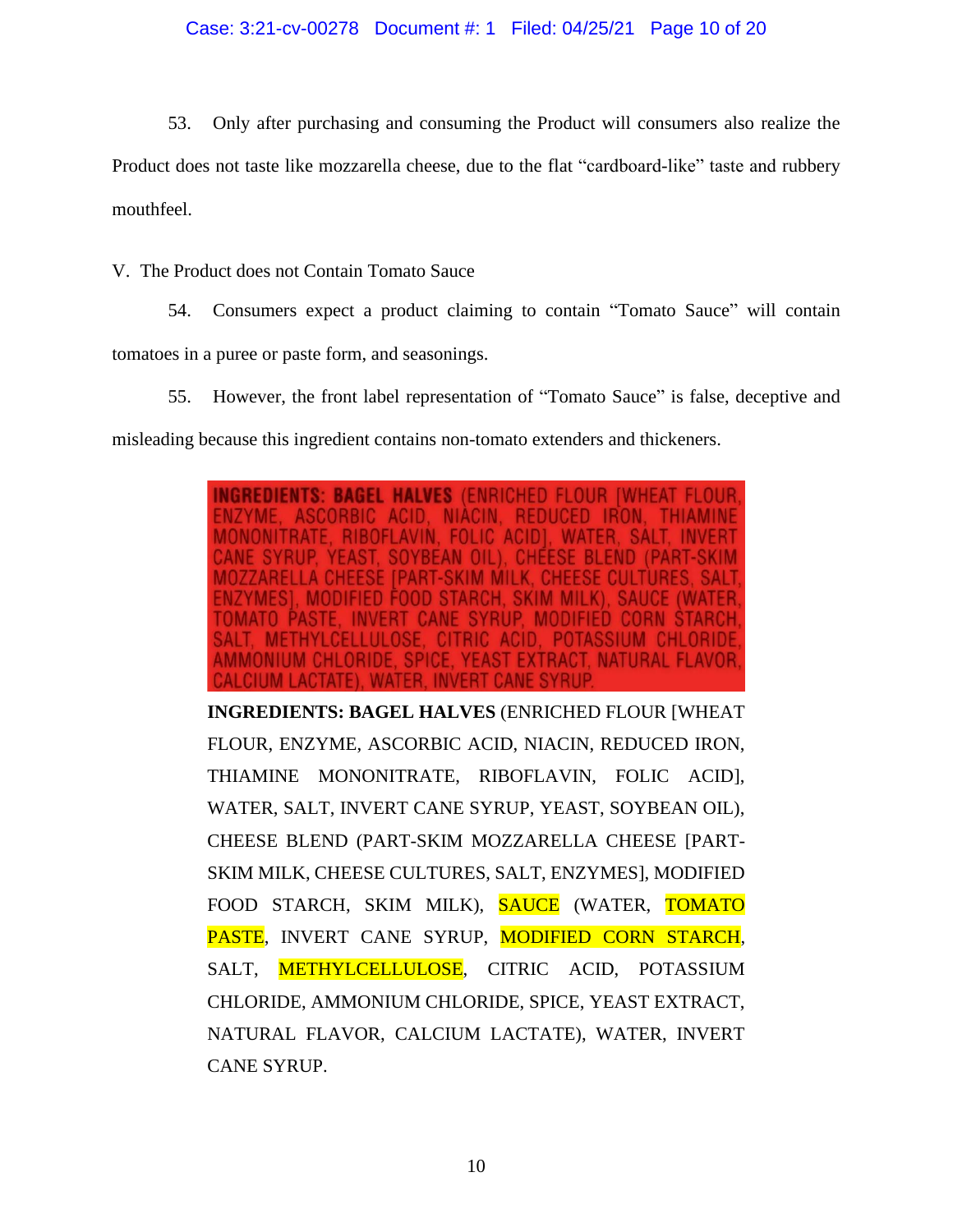## Case: 3:21-cv-00278 Document #: 1 Filed: 04/25/21 Page 11 of 20

56. The fourth and sixth most predominant ingredients are "Modified Corn Starch" and "Methylcellulose."

57. Cornstarch and methylcellulose are common thickening agents for sauces and are added to the Product's "tomato sauce" to give the impression the sauce contains more tomatoes than it does.

58. The addition of cornstarch and methylcellulose changes the substance, texture and nutritional composition of the "sauce."

59. By using cornstarch and methylcellulose, defendant can reduce the amount of tomatoes used by thirty-five percent.

60. Cornstarch and methylcellulose are cheaper than tomato ingredients because they are produced industrially in a chemical plant instead of originating on a farm.

61. Consumers value tomatoes in tomato sauce more than cornstarch and methylcellulose because tomatoes are rich in lycopene, an antioxidant that contributes to heart health and reduction in cancer risk.

## VI. Conclusion

62. Reasonable Wisconsin consumers expect a product claiming to contain "Mozzarella Cheese" and "Made With Real Cheese" will contain mozzarella cheese, instead of a "cheese blend" with food starch.

63. Reasonable Wisconsin consumers expect a product claiming to contain "Tomato Sauce" will contain only tomato ingredients and seasonings instead of thickeners like cornstarch and methylcellulose.

64. Wisconsin food labeling regulations require that a product's identity be clear and conspicuous, and not false, deceptive or misleading. Wis. Admin. Code § ATCP 90.02.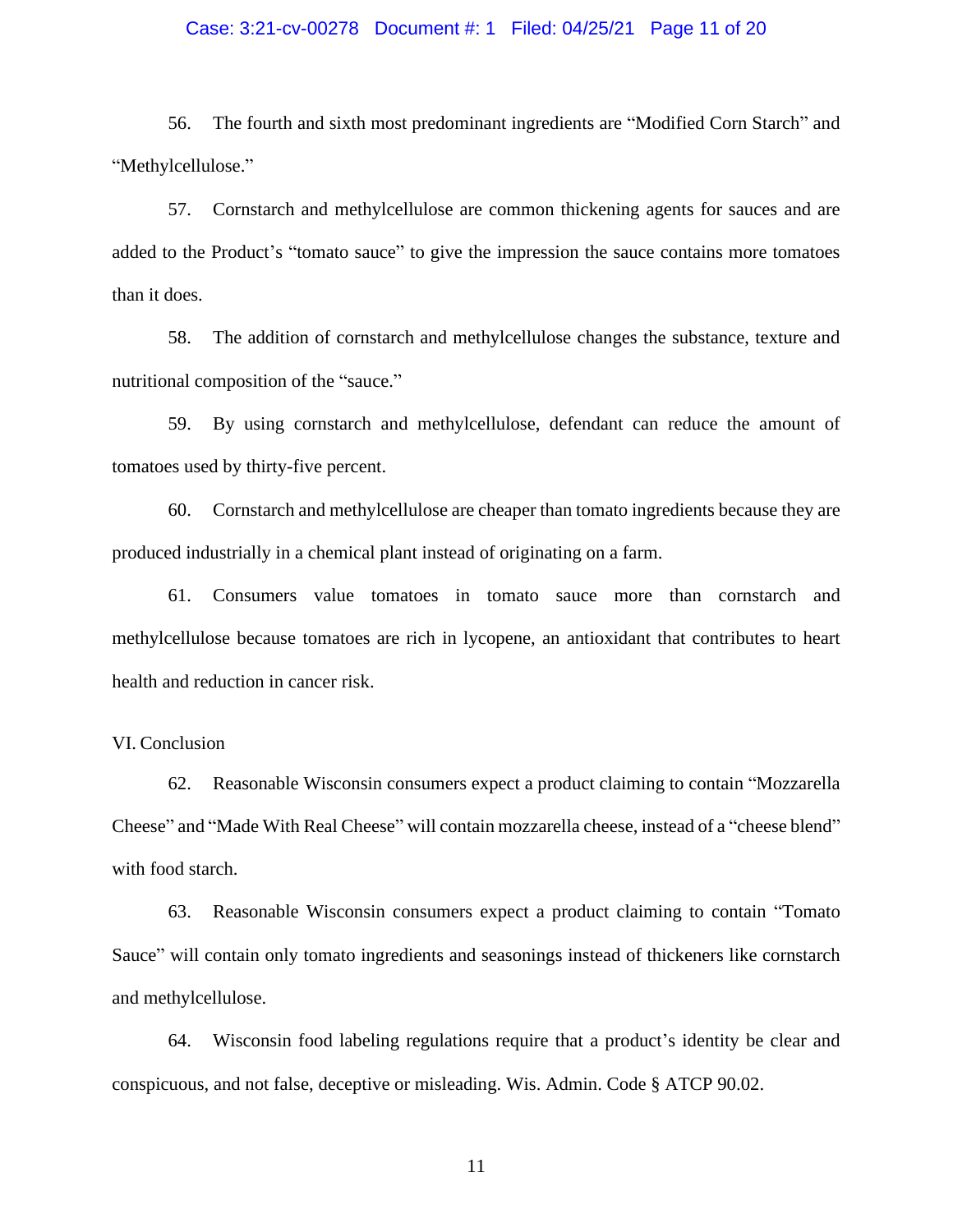## Case: 3:21-cv-00278 Document #: 1 Filed: 04/25/21 Page 12 of 20

65. Wisconsin has adopted all federal food labeling regulations. Wis. Admin. Code § ATCP 90.10(2).

66. The Product's name and statement of identity, "Mini Bagels with Mozzarella Cheese and Tomato Sauce," is false, deceptive and misleading and not its common or usual name.

67. The name, "Mini Bagels with Mozzarella Cheese and Tomato Sauce," is deceptive because mozzarella cheese and tomato sauce, as these terms are understood by consumers and regulations, are not present in the Product or are present in an amount less than expected. Wis. Admin. Code § ATCP 90.02(3).

68. Reasonable consumers must and do rely on defendant to honestly describe the components and features of the Product.

69. Defendant misrepresented the Product through affirmative statements, half-truths, and omissions.

70. Defendant sold more of the Products and at a higher prices than it would have in absence of this misconduct, resulting in additional profits at the expense of consumers.

71. Had Plaintiff and proposed class members known the truth, they would not have bought the Product or would have paid less for it.

72. Plaintiff paid more for the Product based on the representations than she would have otherwise paid.

73. As a result of the false and misleading representations, the Product is sold at a premium price, approximately no less than no less than \$10.99 for boxes of 72 bagel halves (56 OZ), excludingtax, compared to other similar products represented in a non-misleading way, and higher than it would be sold for absent the misleading representations and omissions.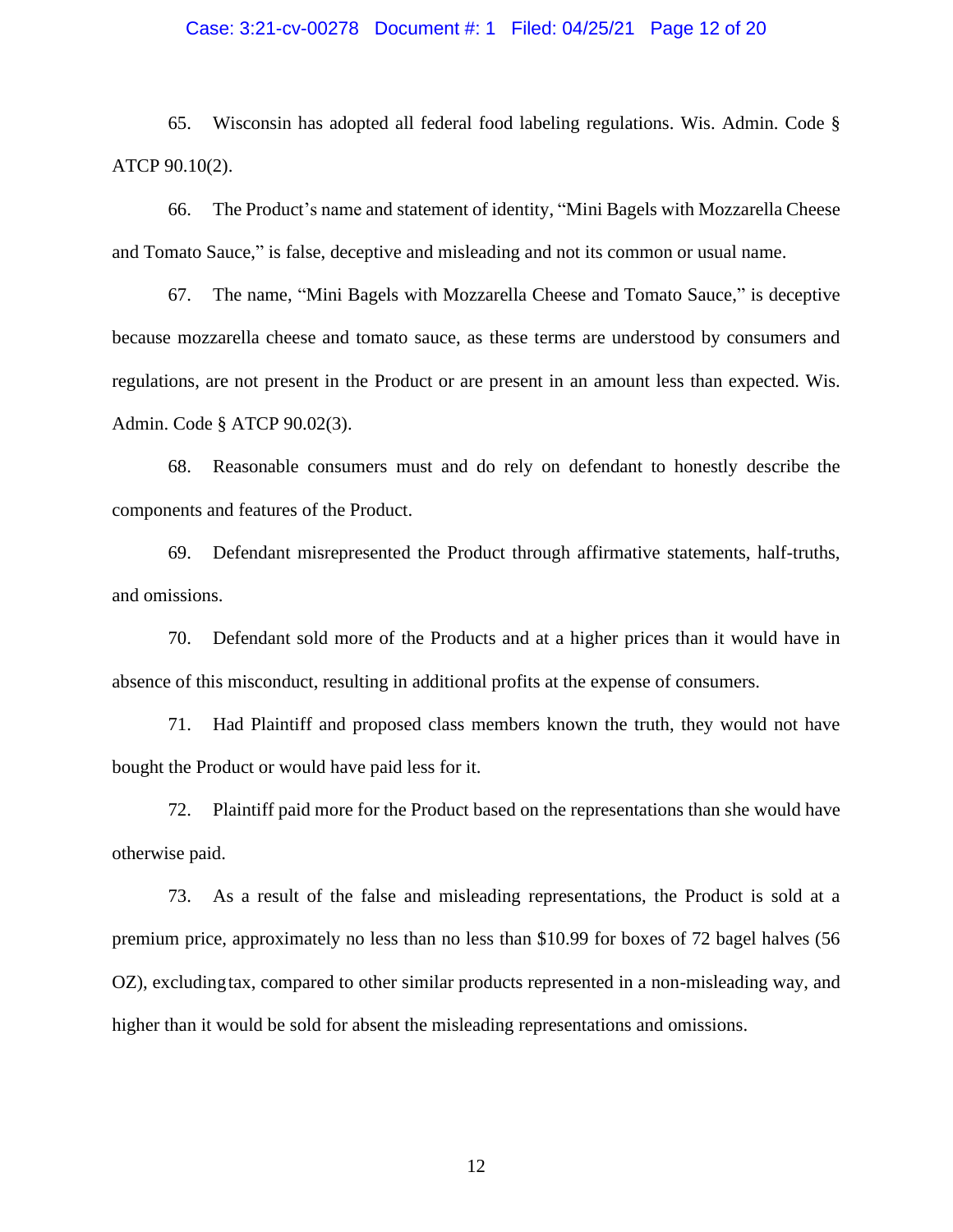#### Jurisdiction and Venue

74. Jurisdiction is proper pursuant to Class Action Fairness Act of 2005 ("CAFA"). 28 U.S.C. § 1332(d)(2).

75. Plaintiff Kaitlyn Huber is a citizen of Wisconsin.

76. Defendant Kraft Heinz Foods Company is a Pennsylvania agricultural cooperative limited liability company with a principal place of business in Pittsburgh, Allegheny County, Pennsylvania.

77. Diversity exists because plaintiff Kaitlyn Huber and defendant are citizens of different states.

78. Upon information and belief, sales of the Product and any available statutory and other monetary damages, exceed \$5 million during the applicable statutes of limitations, exclusive of interest and costs.

79. Venue is proper because a substantial part of the events or omissions giving rise to the claim occurred here – the purchase of plaintiff and her experiences identified here.

### Parties

80. Plaintiff Kaitlyn Huber is a citizen of Elroy, Juneau County, Wisconsin.

81. Defendant Kraft Heinz Foods Company is a Pennsylvania limited liability company with a principal place of business in Pittsburgh, Pennsylvania, Allegheny County. and upon information and belief, at least one member of defendant is not a citizen of the same state as the plaintiff.

82. Defendant is the corporate successor to the Kraft Corporation.

83. Defendant's predecessor – the Kraft Corporation – was started in 1903 through the sale of cheese door-to-door in Chicago.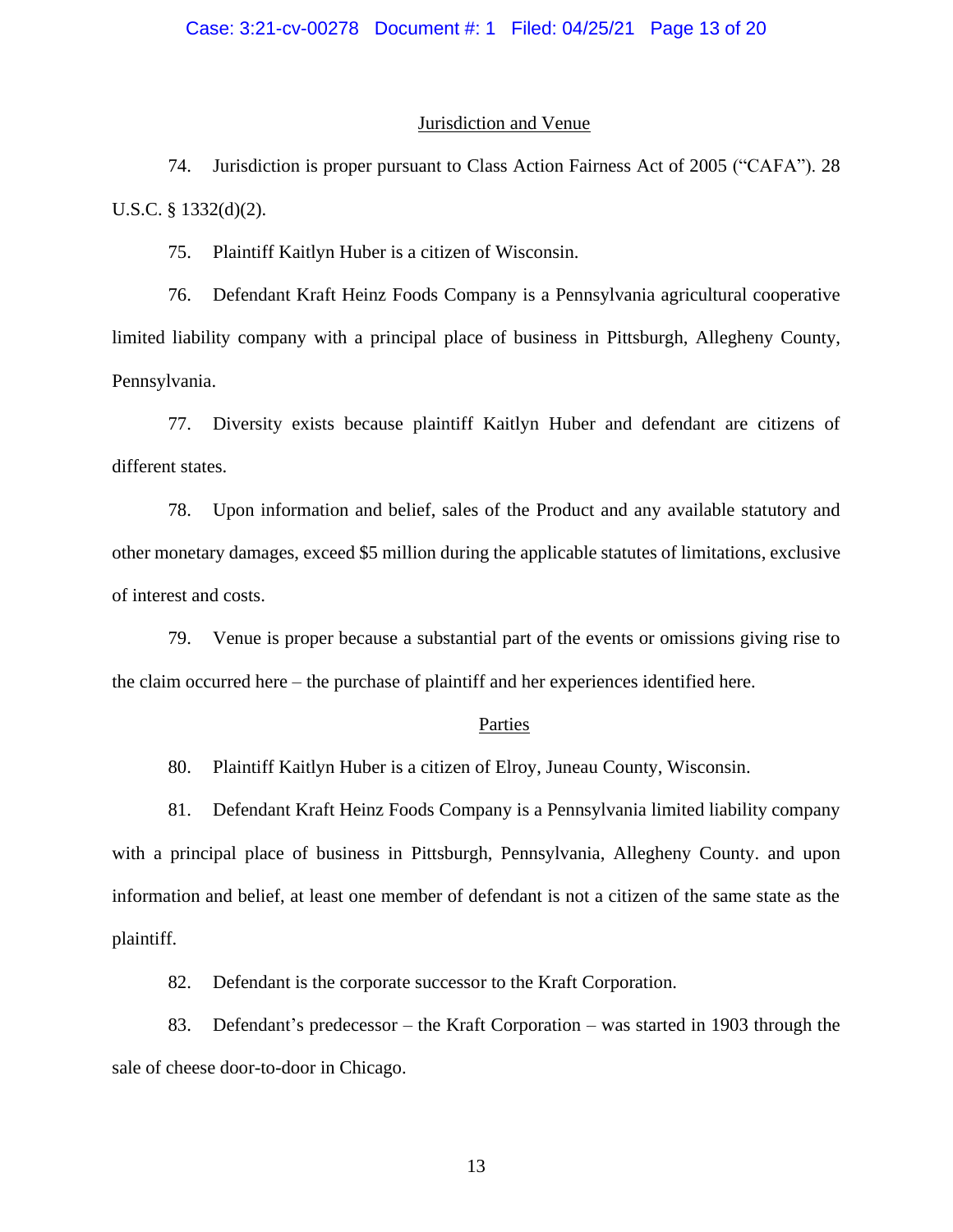## Case: 3:21-cv-00278 Document #: 1 Filed: 04/25/21 Page 14 of 20

84. Within twenty years, Kraft had become the largest manufacturer of cheese in the world.

85. Throughout its history, Kraft has expanded and contracted.

86. In 2015, Kraft merged with Heinz to create one of the largest food companies in the world.

87. While defendant sells various types of foods, it still sells dairy products and foods which contain dairy ingredients.

88. Plaintiff purchased the Bagel Bites Mini Bagels With Mozzarella Cheese and Tomato Sauce on multiple occasions within the statutes of limitations for each cause of action, including between January and April 2021, at Walmart, 222 W McCoy Blvd, Tomah, WI 54660.

89. Plaintiff bought the Product because she wanted a food which contained mozzarella cheese and tomato sauce and would not have purchased the Product in the absence of Defendant's misrepresentations and omissions.

90. The Product was worth less than what Plaintiff and consumers paid and she would not have paid as much absent Defendant's false and misleading statements and omissions.

91. Plaintiff intends to, seek to, and will purchase the Product again when she can do so with the assurance that Product's representations about its components and ingredients are consistent with its representations.

#### Class Allegations

92. The class will consist of all purchasers of the Product who reside in Wisconsin, Arkansas, and Ohio during the applicable statutes of limitations.

93. Plaintiff seeks class-wide injunctive relief based on Rule 23(b) in addition to a monetary relief class.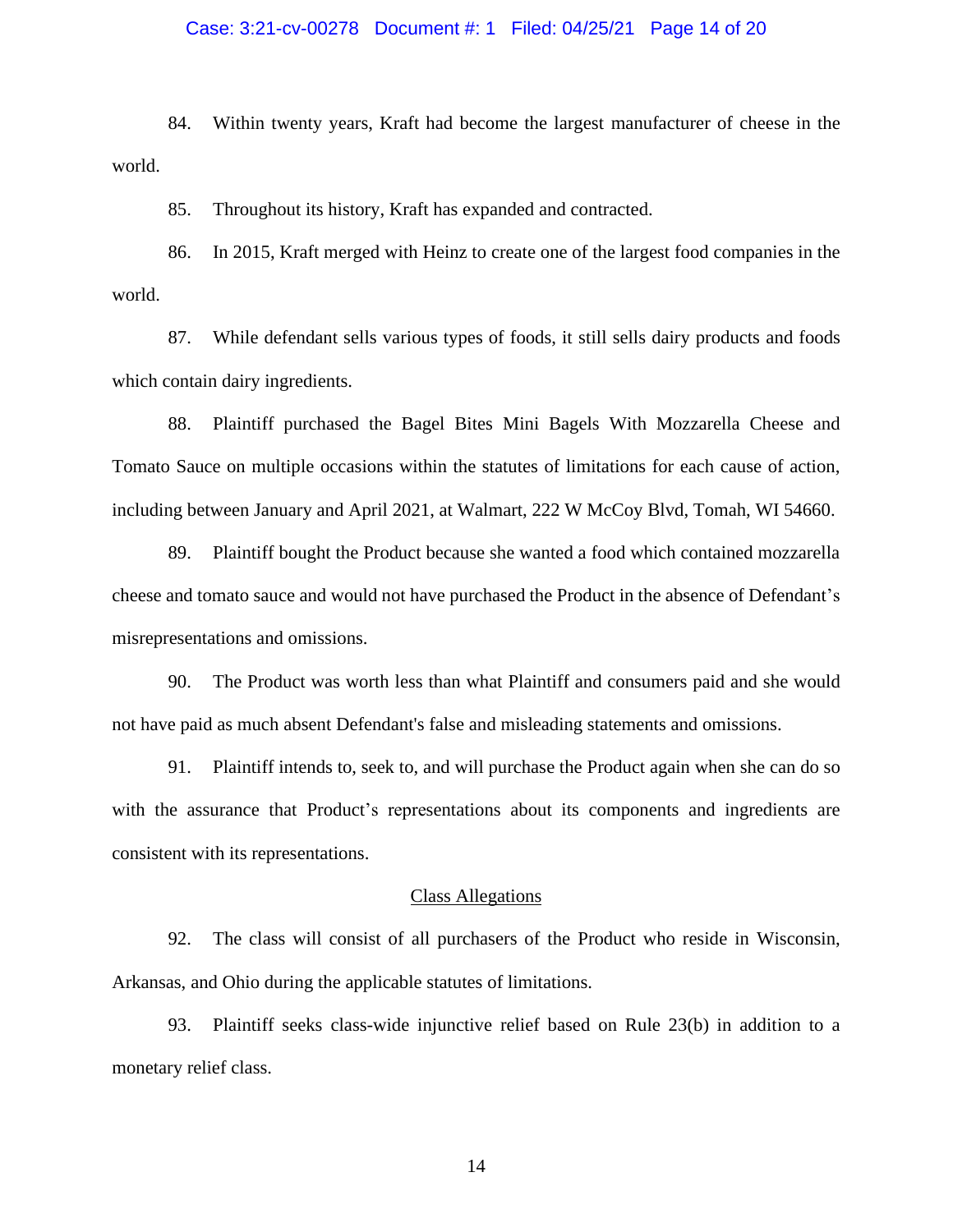## Case: 3:21-cv-00278 Document #: 1 Filed: 04/25/21 Page 15 of 20

94. Common questions of law or fact predominate and include whether defendant's representations were and are misleading and if plaintiff and class members are entitled to damages.

95. Plaintiff's claims and basis for relief are typical to other members because all were subjected to the same unfair and deceptive representations and actions.

96. Plaintiff is an adequate representative because her interests do not conflict with other members.

97. No individual inquiry is necessary since the focus is only on defendant's practices and the class is definable and ascertainable.

98. Individual actions would risk inconsistent results, be repetitive and are impractical to justify, as the claims are modest relative to the scope of the harm.

99. Plaintiff's counsel is competent and experienced in complex class action litigation and intends to protect class members' interests adequately and fairly.

100. Plaintiff seeks class-wide injunctive relief because the practices continue.

# Wisconsin Deceptive Trade Practices Act ("DTPA"), Wis. Stat. § 100.18

## (Consumer Protection Statute)

101. Plaintiff incorporates by reference all preceding paragraphs.

102. Plaintiff and class members desired to purchase a product which contained mozzarella cheese and tomato sauce.

103. Wis. Stat. § 100.18 provides a private cause of action for pecuniary loss resulting from an advertisement to the public that contains an "assertion, representation or statement of fact which is untrue, deceptive or misleading."

104. The representations on the Product constitute an advertisement to the public.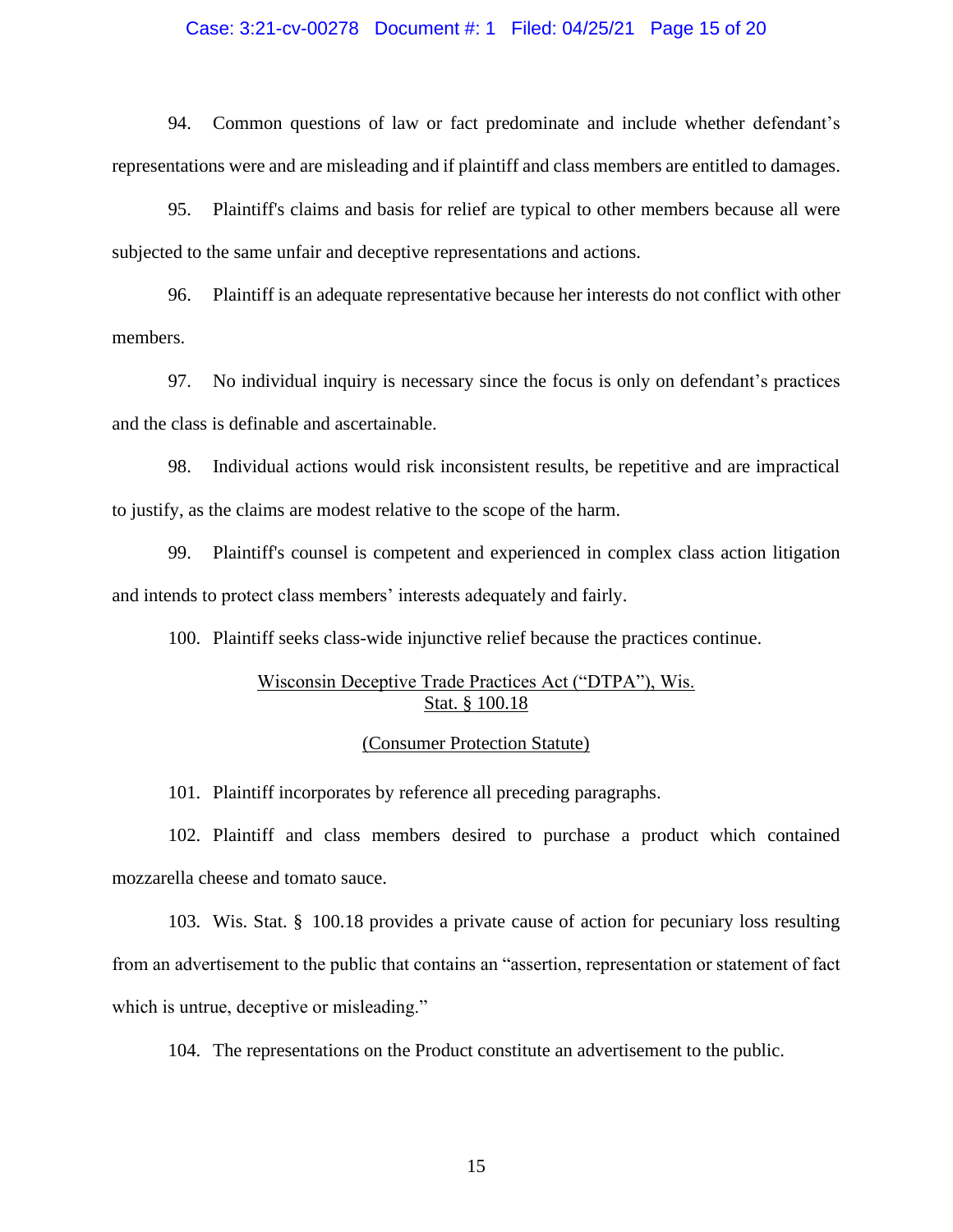## Case: 3:21-cv-00278 Document #: 1 Filed: 04/25/21 Page 16 of 20

105. Wis. Stat. § 100.20 prohibits "unfair trade practices" that violate orders from the Wisconsin Department of Agriculture, Trade, and Consumer Protection ("DATCP").

106. Violations of ch. ATCP 90 may be pursued by private parties:

Any person suffering pecuniary loss because of a violation by any other person of any order issued under this section may sue for damages therefor in any court of competent jurisdiction and shall recover twice the amount of such pecuniary loss, together with costs, including a reasonable attorney's fee.

Wis. Stat. § 100.20(5).

107. Plaintiff suffered a pecuniary loss due to defendant's violation of Wis. Admin. Code §§ ATCP 90.02 and 90.10.

108. Defendant violates § ATCP 90.02(1) because the Product's declaration of "Mini Bagels With Mozzarella Cheese and Tomato Sauce" is not its common or usual name.

109. Defendant violates Wis. Admin. Code § ATCP 90.02(3) because the declaration of "Mozzarella Cheese and Tomato Sauce" is false, deceptive and misleading because the Product does not contain these ingredients as they are understood and expected by consumers and regulations.

110. Mozzarella cheese and tomato sauce are not present in the Product in substantial or significantly effective amounts.

111. The relevant regulations for mozzarella cheese do not include food starch, because this is a filler ingredient, which allows a manufacturer to use up to twenty-five percent less milk.

112. Wisconsin regulations – like federal regulations – require that a cheese which purports to be mozzarella cheese but contains added food starch – be prominently labeled as "imitation mozzarella cheese," since it contains at least two percent less protein due to the replacement of milk with starch.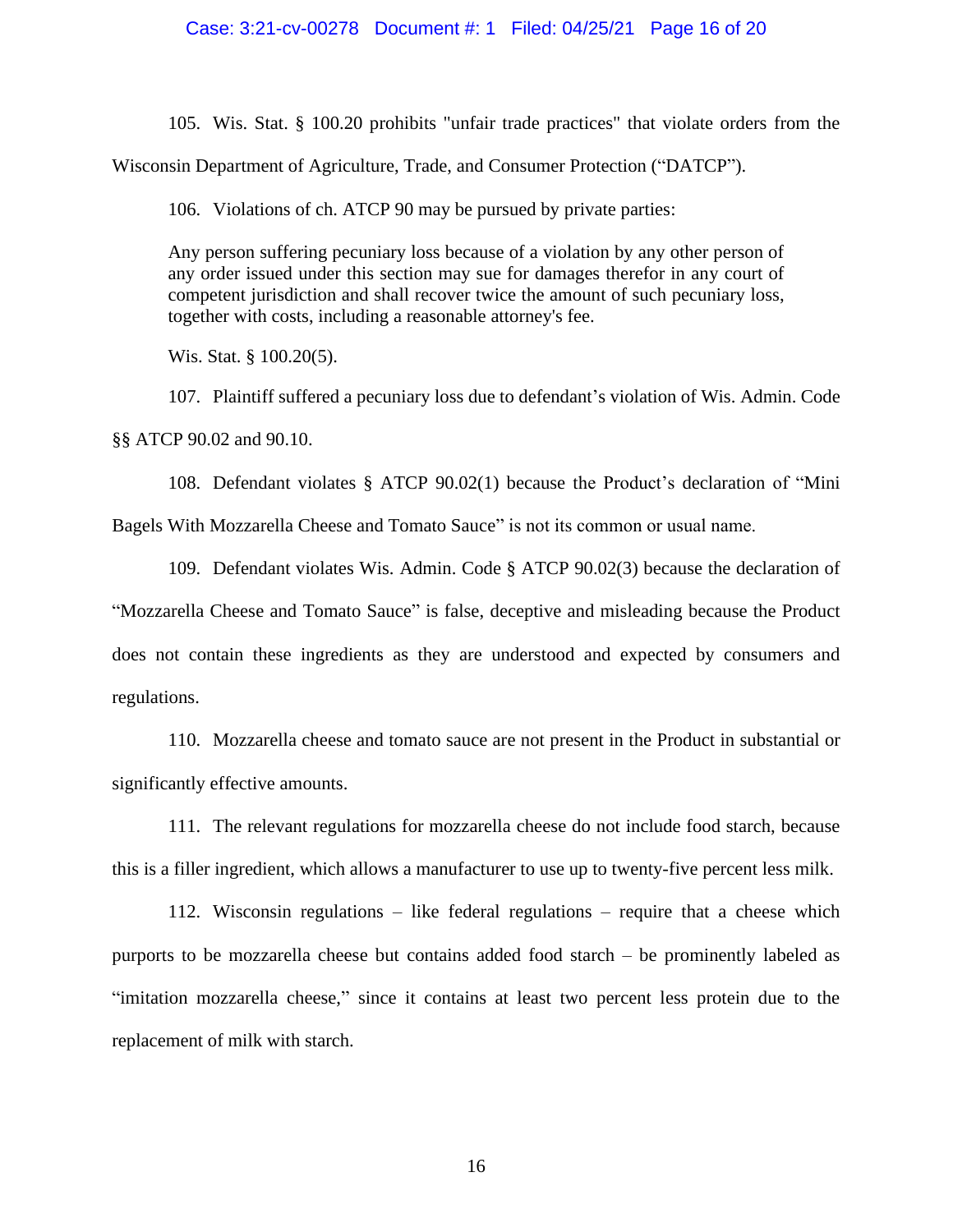## Case: 3:21-cv-00278 Document #: 1 Filed: 04/25/21 Page 17 of 20

113. Plaintiffs and class members desired to purchase products with the attributes highlighted by the labeling and marketing – mozzarella cheese, "real cheese," and tomato sauce.

114. Defendant's false and deceptive representations and omissions are material in that they are likely to influence consumer purchasing decisions.

115. Defendant misrepresented the Product through statements, omissions, ambiguities, half-truths and/or actions.

116. Plaintiffs and class members would not have purchased the Product or paid as much if the true facts had been known, suffering damages.

# Breaches of Express Warranty, Implied Warranty of Merchantability and Magnuson Moss Warranty Act, 15 U.S.C. §§ 2301, *et seq*.

117. The Product was manufactured, labeled and sold by defendant and expressly and impliedly warranted to plaintiff and class members that it possessed nutritional, organoleptic, sensory and qualitative attributes which it did not.

118. Defendant had a duty to disclose and/or provide non-deceptive descriptions and marketing of the Product.

119. This duty is based on Defendant's outsized role in the market for this type of Product – the nation's historic leader in dairy production.

120. Plaintiff provided or will provide notice to defendant, its agents, representatives, retailers and their employees.

121. Defendant received notice and should have been aware of these issues due to complaints by regulators, competitors, and consumers, to its main offices over the past several years.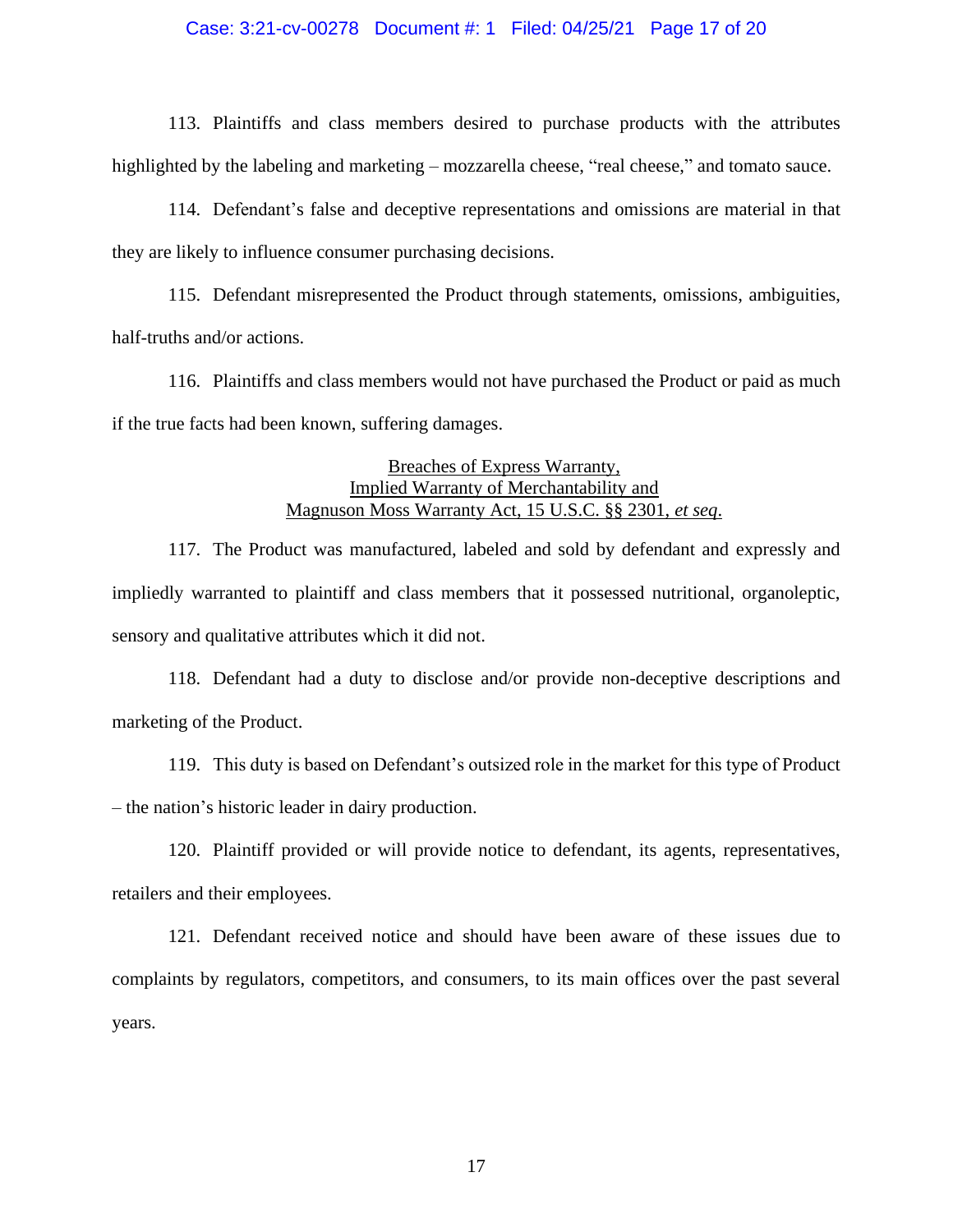## Case: 3:21-cv-00278 Document #: 1 Filed: 04/25/21 Page 18 of 20

122. Defendant should have been aware of misleading claims with respect to imitation cheese labeling because its corporate predecessor has been penalized by the FTC for falsely advertising the nutritional content of its "Singles" slices. *Kraft, Inc. v. FTC*, 970 F.2d 311 (7th Cir. 1992).

123. Defendant is aware that consumers (1) value the nutritional content of cheese, (2) believe "REAL" cheese means the main ingredients will be milk and (3) expect tomato sauce to be thickened with more tomatoes.

124. The Product did not conform to its affirmations of fact and promises due to defendant's actions and were not merchantable because they were not fit to pass in the trade as advertised.

125. Plaintiff and class members would not have purchased the Product or paid as much if the true facts had been known, suffering damages.

## Negligent Misrepresentation

126. Defendant had a duty to truthfully represent the Product, which it breached.

127. This duty is based on defendant's position, holding itself out as having special knowledge and experience in the sale of the product type – the leading dairy company in the nation.

128. The representations took advantage of consumers' cognitive shortcuts made at the point-of-sale and their trust in defendant.

129. Plaintiff reasonably and justifiably relied on these negligent misrepresentations and omissions, which served to induce and did induce, their purchases of the Product.

130. Plaintiff and class members would not have purchased the Product or paid as much if the true facts had been known, suffering damages.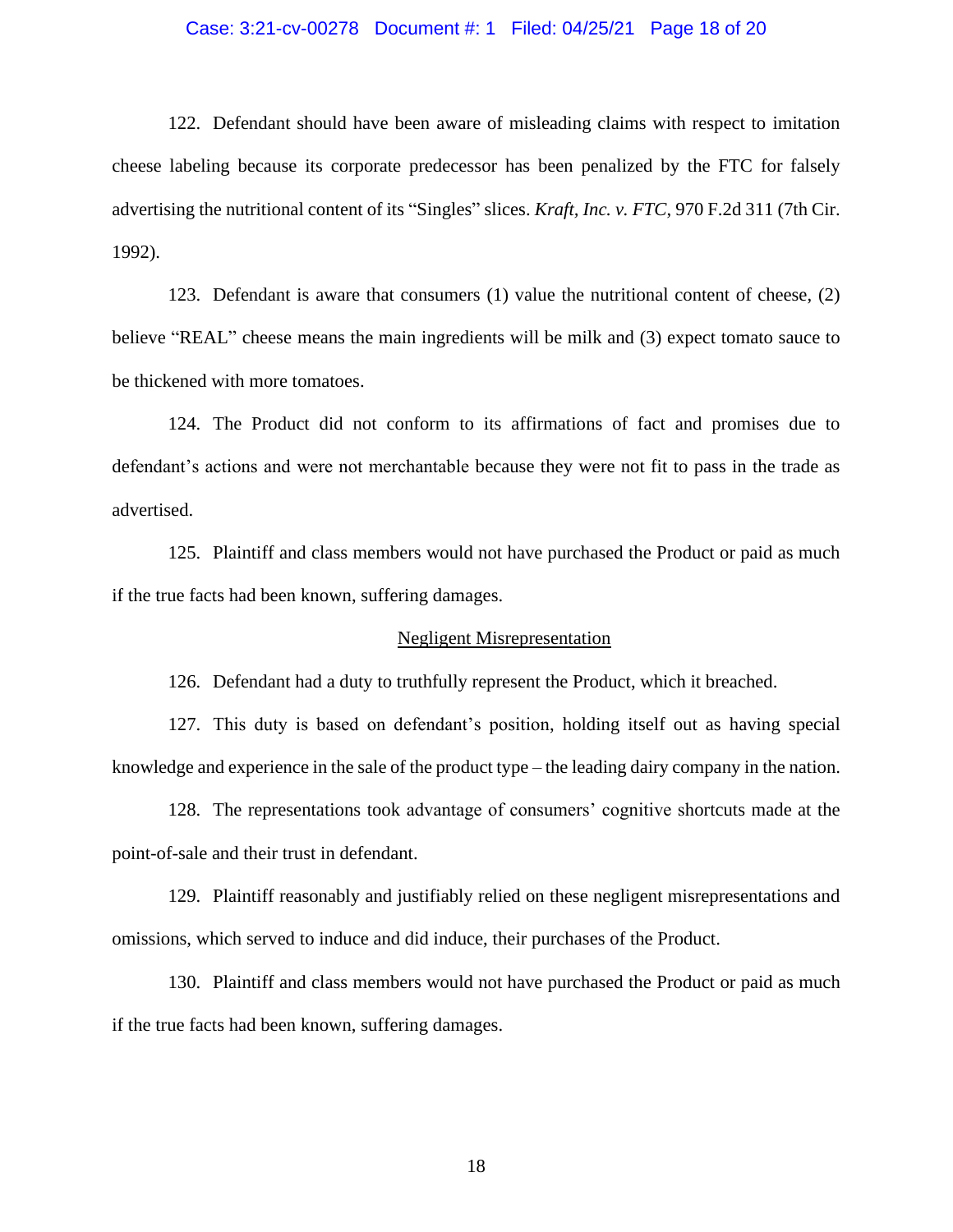## Fraud

131. Defendant misrepresented and/or omitted the attributes and qualities of the Product.

132. Defendant's fraudulent intent is evinced by its failure to accurately disclose these issues when it knew not doing so would mislead consumers.

## Unjust Enrichment

133. Defendant obtained benefits and monies because the Product was not as represented and expected, to the detriment and impoverishment of plaintiff and class members, who seek restitution and disgorgement of inequitably obtained profits.

## Jury Demand and Prayer for Relief

Plaintiff demands a jury trial on all issues.

**WHEREFORE**, Plaintiff prays for judgment:

- 1. Declaring this a proper class action, certifying plaintiff as representative and the undersigned as counsel for the class;
- 2. Entering preliminary and permanent injunctive relief by directing defendant to correct the challenged practices to comply with the law;
- 3. Injunctive relief to remove, correct and/or refrain from the challenged practices and representations, and restitution and disgorgement for members of the class pursuant to the applicable laws;
- 4. Awarding monetary damages, statutory damages pursuant to any statutory claims and interest pursuant to the common law and other statutory claims;
- 5. Awarding costs and expenses, including reasonable fees for plaintiff's attorneys and experts; and
- 6. Other and further relief as the Court deems just and proper.

Dated: April 26, 2021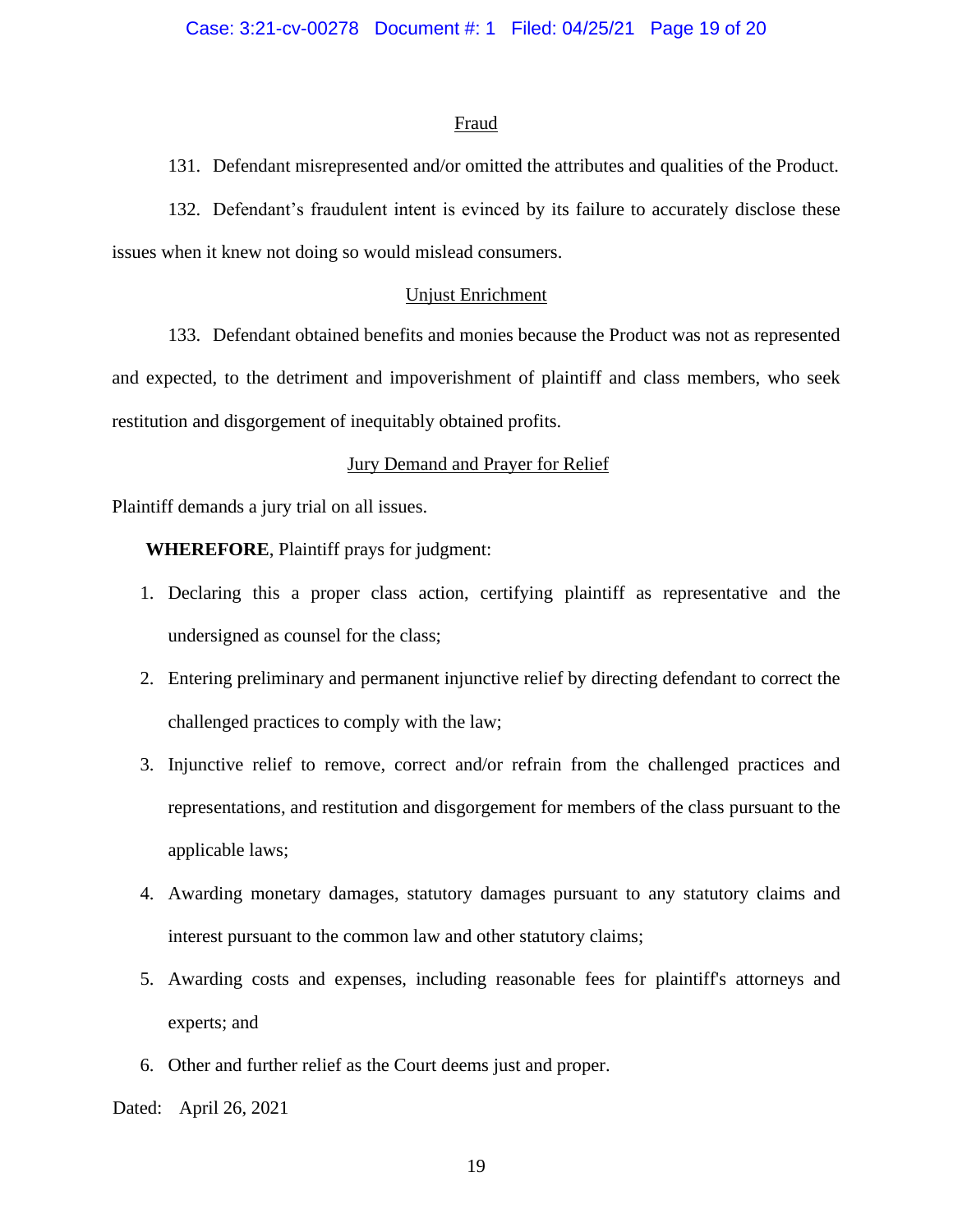Case: 3:21-cv-00278 Document #: 1 Filed: 04/25/21 Page 20 of 20

Respectfully submitted,

Sheehan & Associates, P.C. /s/Spencer Sheehan

Spencer Sheehan 60 Cuttermill Rd Ste 409 Great Neck NY 11021-3104 Tel: (516) 268-7080 Fax: (516) 234-7800 spencer@spencersheehan.com